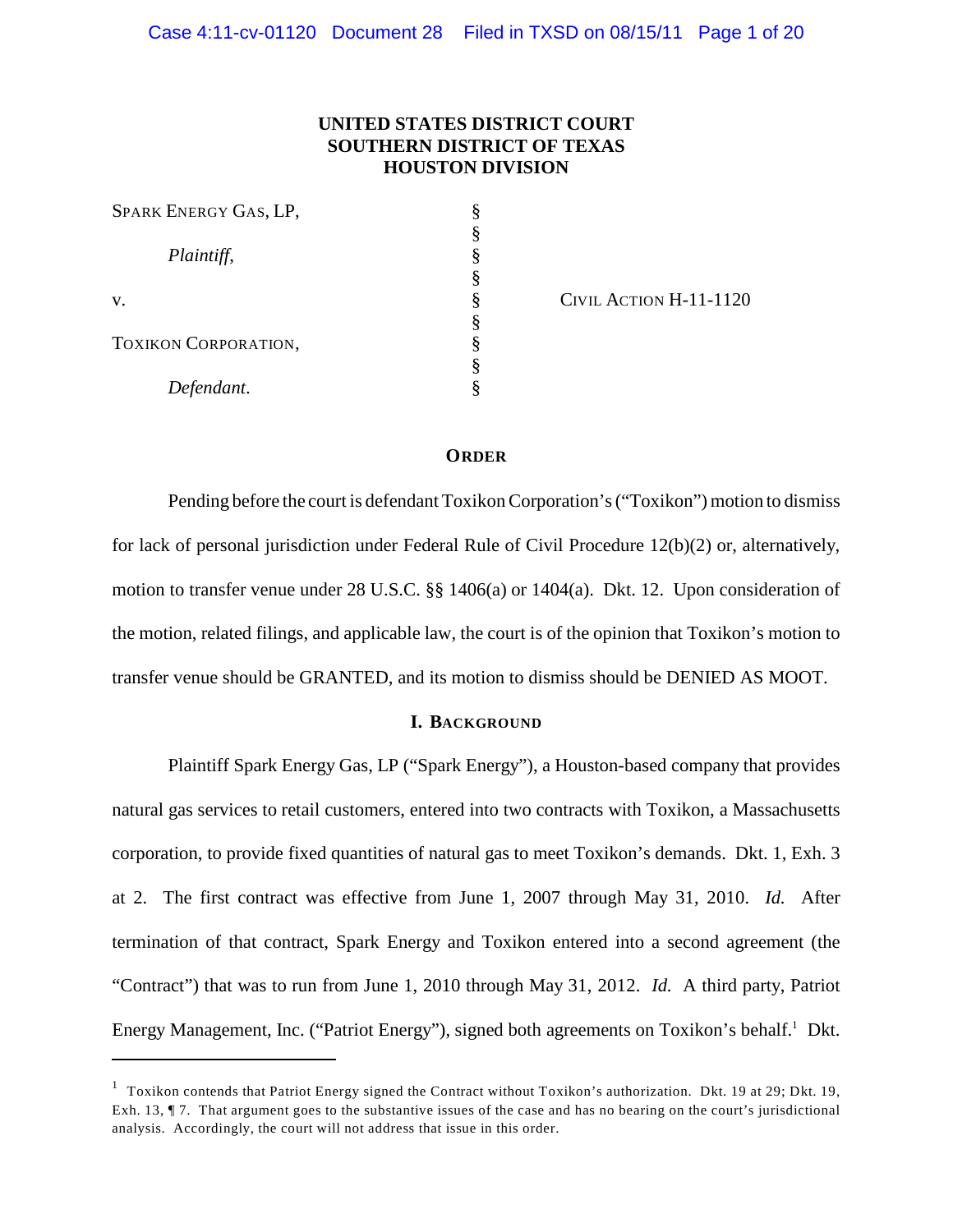17, Exh. 1, ¶¶ 7, 9. Spark Energy provided Toxikon with natural gas pursuant to the Contract from June 1, 2010 through August 2010. Dkt. 1, Exh. 3 at 3. Spark Energy alleges that Toxikon refused to take the gas and failed to remit any payments in accordance with the Contract. *Id.* Thereafter, Spark Energy exercised its right to terminate and liquidate the contract in the event of an uncured default. *Id.*

Spark Energy filed suit against Toxikon in Texas state court on February 8, 2011. Dkt. 1, Exh. 3. Toxikon removed to federal court under 28 U.S.C. § 1446(a) on March 28, 2011. Dkt. 1. On April 27, 2011, Toxikon filed the instant motion to dismiss plaintiff's claims under Federal Rule of Civil Procedure 12(b)(2) for lack of personal jurisdiction. Dkt. 12. In the alternative, Toxikon moves to transfer venue to the Boston Division of the United States District Court, District of Massachusetts, under Federal Rule of Civil Procedure Rule 12(b)(3) and 28 U.S.C. §§ 1406(a) or 1404(a). *Id.* Spark Energy and Toxikon have also both submitted objections to evidence. Dkt. 19 at 41; Dkt. 23. The court will first address each of the evidentiary objections, and then it will address Toxikon's motion to dismiss for lack of personal jurisdiction and Toxikon's alternative motion to transfer venue.

#### **II. OBJECTIONS TO EVIDENCE**

# **A. Spark Energy's Objections**

Spark Energy objects to exhibits 12 through 19 in Toxikon's reply (Dkt. 19). Dkt. 23. Spark Energy first objects to Exhibits 14 through 19 as hearsay under Federal Rules of Evidence 802. Dkt. 23 at 1. Rule 801 of the Federal Rules of Evidence defines hearsay as "a statement, other than one made by declarant while testifying at the trial or hearing, offered in evidence to prove the truth of the matter asserted." FED.R.EVID. 801(c). A party's own statements being used against him or her, made in either an individual or representative capacity, fall outside of the definition of hearsay. FED.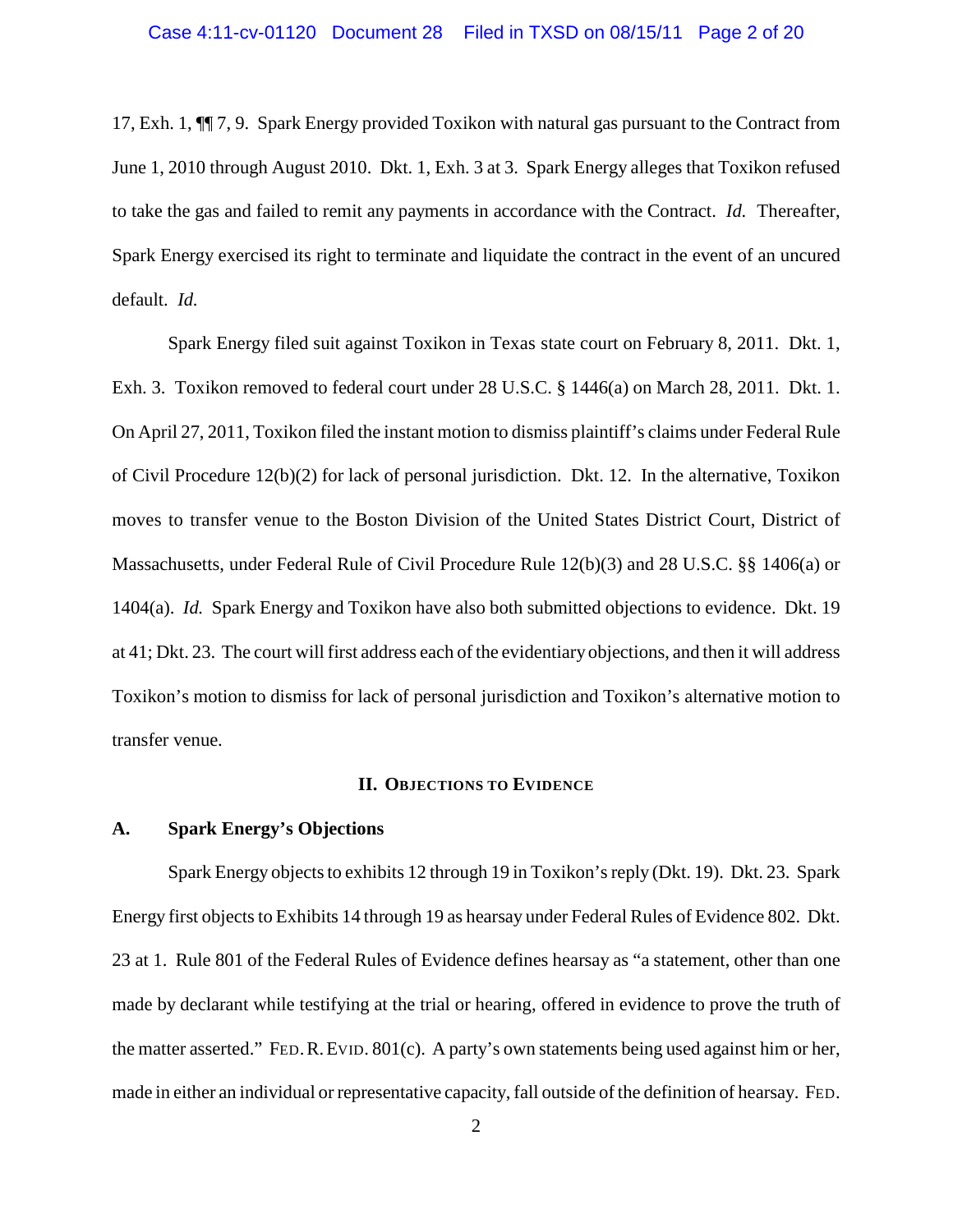### Case 4:11-cv-01120 Document 28 Filed in TXSD on 08/15/11 Page 3 of 20

R. EVID. 801(d)(2)(A). Similarly, statements made by persons who are authorized by the party to make the statements fall outside of the definition of hearsay. FED. R. EVID.  $801(d)(2)(C)$ . Toxikon's exhibits 14 through 19 consist of pleadings, declarations, and an email produced by representatives of Spark Energy in an official or representative capacity. Dkt. 19. Because employees or attorneys of Spark Energy made the statements, which are all admissions by a party opponent, they fall outside of the definition of hearsay under Rule 801(d)(2).

Spark Energy also objects to Toxikon's exhibits 14 through 17 and exhibit 19 as hearsay within hearsay, but provides no support for its assertions. Dkt. 23 at 1–2. Spark Energy has identified only one alleged level of hearsay in its objections, which the court addressed above as falling outside of the definition of hearsay. Because Spark Energy has failed to articulate any multilevel hearsay in any of Toxikon's exhibits, Spark Energy has failed to show why the court should strike Toxikon's exhibits on that basis.

Spark Energy further contends that exhibits 14 through 19 are not self-authenticating under Rule 902 or 903 because they are not certified copies, bear no official seal or signature, and are not authenticated by the testimony of any witness who has knowledge of the originals. Dkt. 23 at 1. "The requirement of authentication or identification as a condition precedent to admissibility is satisfied by evidence sufficient to support a finding that the matter in question is what its proponent claims." FED.R. EVID. 901(a). Circumstantial evidence, including the proponent's own testimony regarding the documents, suffices to effectively authenticate the documents. FED. R. EVID. 901(b)(1);*see also United States v. Jackson*, 636 F.3d 687, 693 (5th Cir. 2011) (citing *In re McLain*, 516 F.3d 301, 308 (5th Cir. 2008)) (explaining that a proponent may authenticate a document using the document's own distinctive characteristics and the circumstances surrounding its discovery). Toxikon's attorney, Fred Dietrich, provided a sworn statement authenticating the documents as true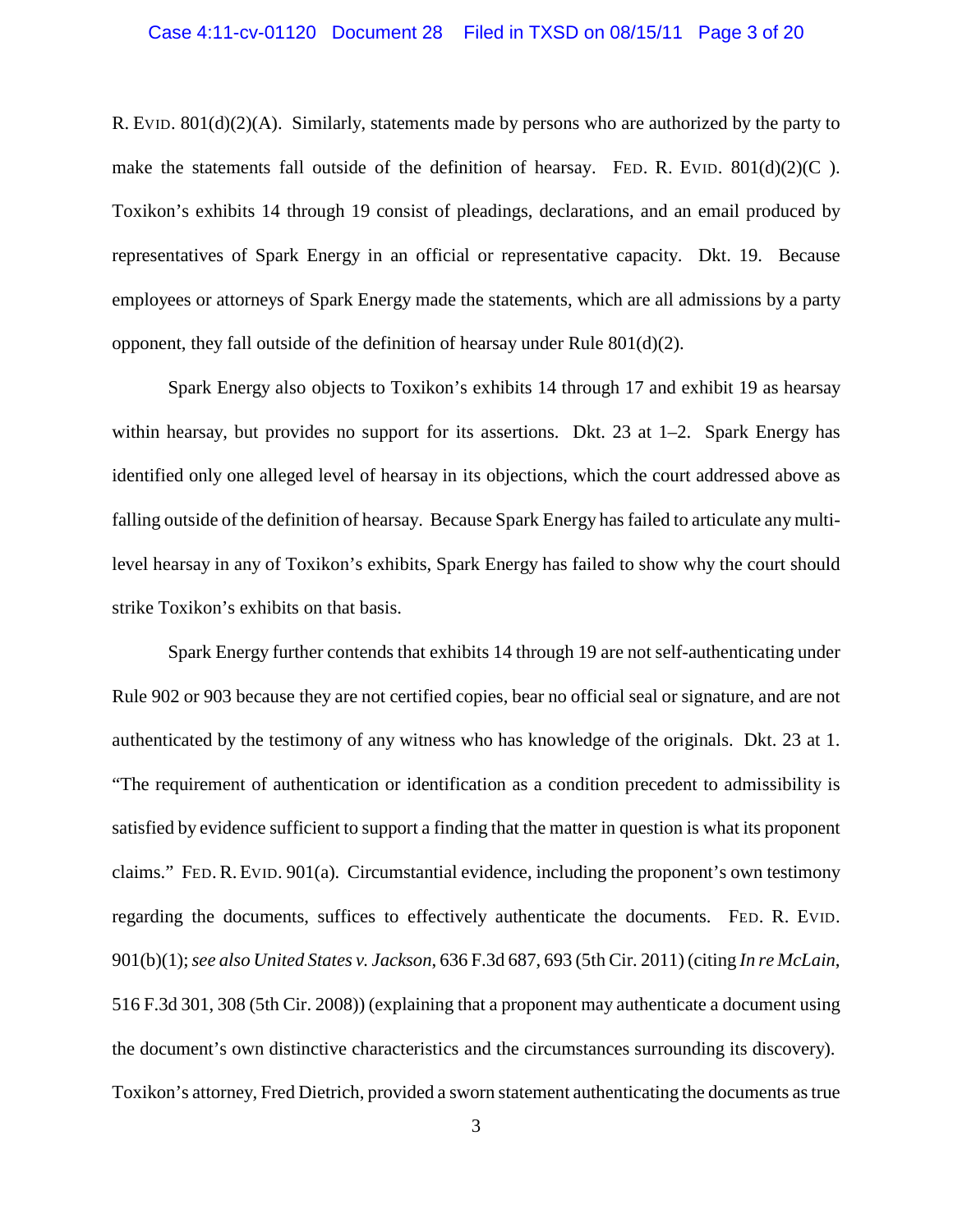# Case 4:11-cv-01120 Document 28 Filed in TXSD on 08/15/11 Page 4 of 20

and correct copies obtained through PACER. Dkt 19, Exh. 20. Dietrich's affidavit constitutes sufficient evidence to support a finding that the printouts are true and correct. *See* FED. R. EVID. 901(a), 901(b)(1). Moreover, Toxikon subsequently filed certified copies from the Colorado District Court of each exhibit in question. *See* Dkt. 24. Toxikon has therefore met Rule 901's authentication requirement. Because the statements relied upon in exhibits 14 through 19 fall outside the definition of hearsay, Spark Energy has failed to support its double hearsay contentions, and Toxikon has sufficiently authenticated the documents, Spark Energy's objections to exhibits 14 through 19 under Rules 802, 805, 902, and 903 are OVERRULED.

Spark Energy also objects to Toxikon's exhibits 14 through 19 as irrelevant and prejudicial under Rules 402 and 403. Dkt. 23 at 1–3. Under Rule 402, evidence which is not relevant is not admissible. FED. R. EVID. 402. Rule 403 lists circumstances under which even relevant evidence may be excluded. FED. R. EVID. 403. Evidence is excluded under Rule 403 "if its probative value is substantially outweighed by the danger of unfair prejudice, confusion of the issues, or misleading the jury, or by considerations of undue delay, waste of time, or needless presentation of cumulative evidence." *Id.* The trial court holds broad discretion in determining whether or not to admit evidence, and must bear in mind that the liberal nature of the Rules of Evidence favors admission rather than exclusion if the evidence has any probative value at all. *Young v. Ill. Cent. Gulf R.R.*, 618 F.2d 332, 337 (5th Cir. 1980) (citations omitted). Toxikon's exhibits 14 through 19 are relevant because they shed light on the extent of Spark Energy's presence outside of Texas, which impacts the court's jurisdictional analysis. *See Moncrief Oil Int'l, Inc. v. OAO Gazprom*, 481 F.3d 309, 312–313 (5th. Cir. 2007) (considering the plaintiff's lack of presence *outside* the forum state in the jurisdictional analysis). Toxikon's exhibits therefore have at least some tendency to make the existence of facts necessary to the determination of Toxikon's motion more or less probable. *See*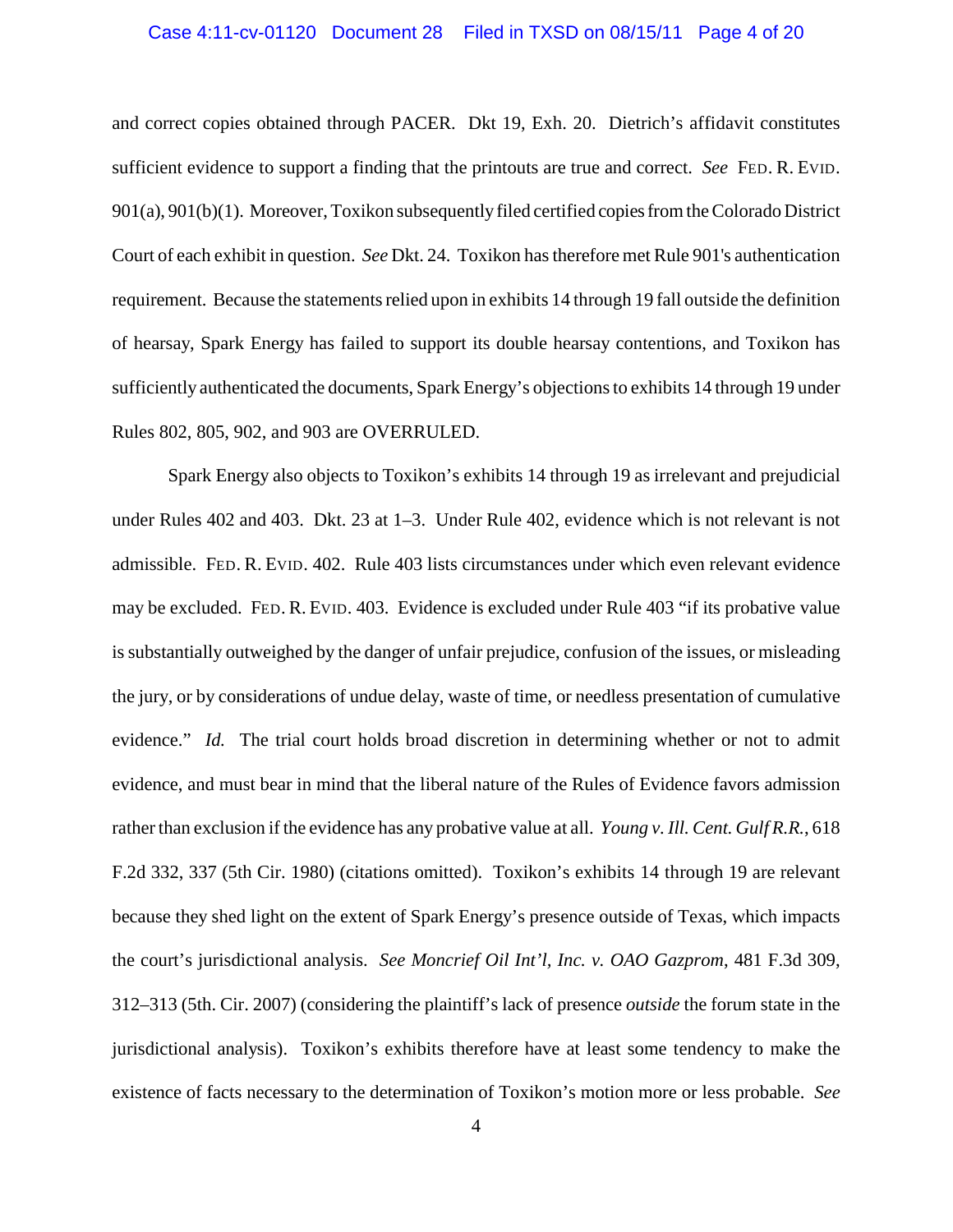### Case 4:11-cv-01120 Document 28 Filed in TXSD on 08/15/11 Page 5 of 20

FED.R.EVID. 401. Furthermore, the probative value of this evidence outweighs any potential danger of unfair prejudice, confusion of the issues, or waste of time. *See* FED. R. EVID. 403. Therefore, Spark Energy's objections to exhibits 14 through 19 under Rules 402 and 403 are OVERRULED.

Spark Energy next objects to exhibits 12 and 13, which are declarations of two Toxikon corporate representatives—Laxman Desai and Dexter Williams. Dkt. 23 at 3. However, Spark Energy fails to cite any rule or legal authority to support its assertions. *Id.* Instead, Spark Energy merely labels exhibits 12 and 13 as "unreliable and entitled to no weight." *Id.* The declarations, however, support Toxikon's main arguments related to its motion to dismiss, and they are directly relevant to the court's analysis. Because Spark Energy makes only bare assertions and provides no legally relevant support for its objections to exhibits 12 and 13, Spark Energy's objections to exhibits 12 and 13 are OVERRULED.

#### **B. Toxikon's Objections**

Toxikon objects to portions of Spark Energy's exhibit 1 (Dkt. 17, Exh. 1), which is a declaration of Spark Energy's corporate representative, Drew Henderson. Dkt. 19 at 41. Toxikon contends that Henderson's statements about what Patriot Energy knew are inadmissible hearsay, and also objects to "all of Henderson's conclusory statements about Patriot being Toxikon's agent." *Id.* The court does not rely on those statements in its personal jurisdiction or venue analysis. Accordingly, Toxikon's objection to Drew Henderson's statements are OVERRULED AS MOOT.

#### **III. PERSONAL JURISDICTION**

# **A. Legal Standard**

A court must dismiss an action when it lacks personal jurisdiction over the defendant. FED. R. CIV. P. 12(b)(2). When a district court rules on personal jurisdiction without an evidentiary hearing, as is the case here, the plaintiff must make a *prima facie* showing of jurisdiction. *Johnston*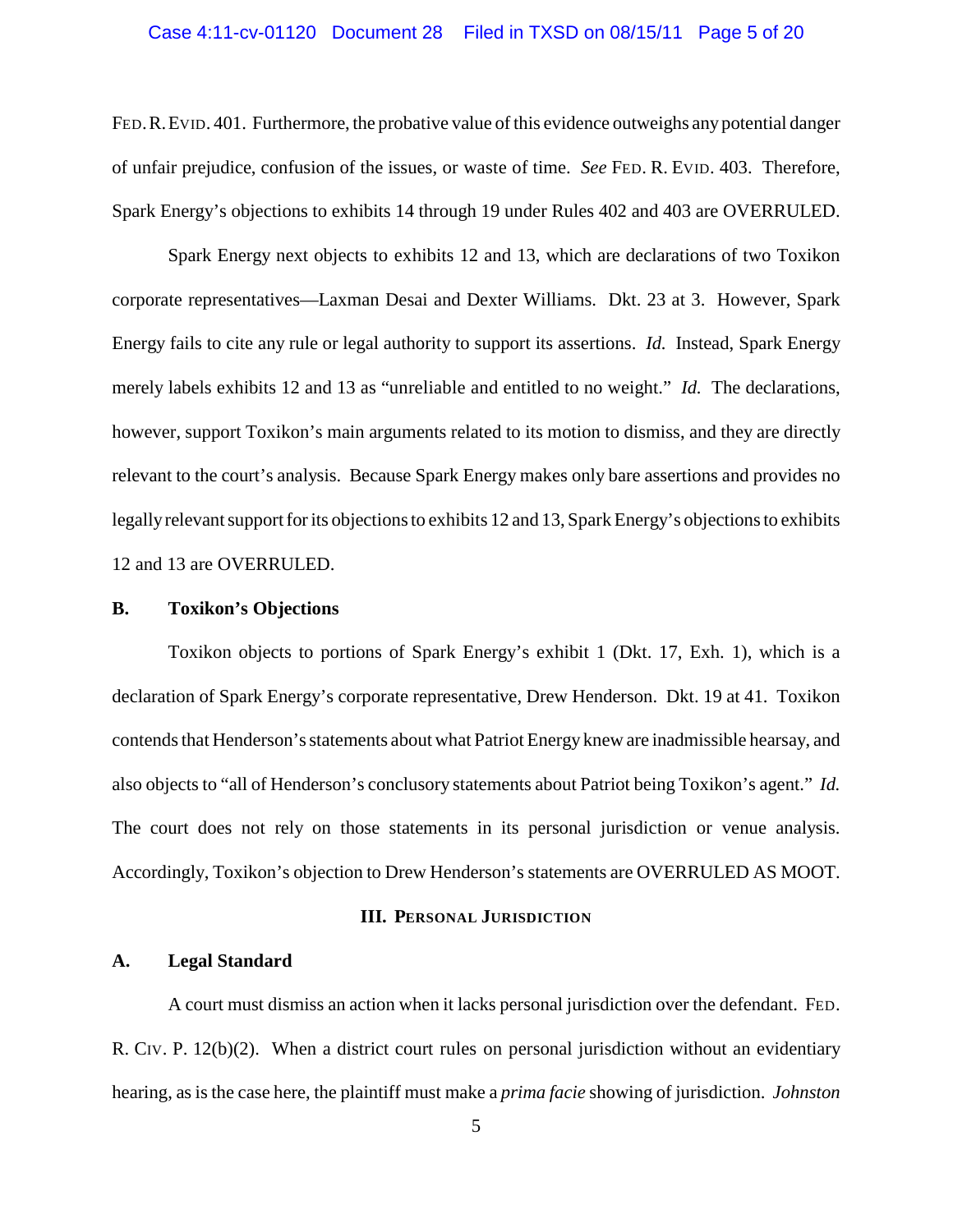### Case 4:11-cv-01120 Document 28 Filed in TXSD on 08/15/11 Page 6 of 20

*v. Multidata Sys. Int'l Corp.*, 523 F.3d 602, 609 (5th Cir. 2008) (citation omitted). In deciding whether to exercise personal jurisdiction, the court may consider the entire contents of the record, including affidavits. *Paz v. Bush Engineered Materials, Inc.*, 445 F.3d 809, 812 (5th Cir. 2006) (citations omitted). The court must resolve all conflicts in the evidence in favor of the plaintiff and accept as true all of the plaintiff's uncontroverted allegations. *Luv n' care, Ltd. v. Insta-Mix, Inc.*, 438 F.3d 465, 469 (5th Cir. 2006).

In a diversity action, a federal court may exercise personal jurisdiction over a non-resident defendant if: (1) the long-arm statute of the forum state allows the exercise of personal jurisdiction over that defendant; and (2) the exercise of personal jurisdiction over that defendant is consistent with due process under the U.S. Constitution. *Mullins v. TestAmerica, Inc.*, 564 F.3d 386, 398 (5th Cir. 2009) (citation omitted). The two-step personal jurisdiction inquiry collapses into one federal due process analysis because the Texas long-arm statute extends to the limits of federal due process. *Johnston*, 523 F.3d at 609 (5th Cir. 2008) (citation omitted). "To satisfy the requirements of due process, the plaintiff must demonstrate: (1) that the non-resident purposely availed himself of the benefits and protections of the forum state by establishing 'minimum contacts' with the state; and (2) that the exercise of jurisdiction does not offend 'traditional notions of fair play and substantial justice.'" *Mullins*, 564 F.3d at 398 (citations omitted).

"Jurisdiction may be general or specific." *Stroman Realty, Inc. v. Wercinski*, 513 F.3d 476, 484 (5th Cir. 2008). General jurisdiction exists when a defendant's contacts with the forum state are "continuous and systematic general business contacts." *Helicopteros Nacionales de Colombia, S.A. v. Hall*, 466 U.S. 408, 415–16, 104 S. Ct. 1868 (1984); *see also Ruston Gas Turbines, Inc. v. Donaldson Co.*, 9 F.3d 415, 419 (5th Cir. 1993). The "continuous and systematic contacts test is a difficult one to meet, requiring extensive contacts between a defendant and a forum." *Submersible*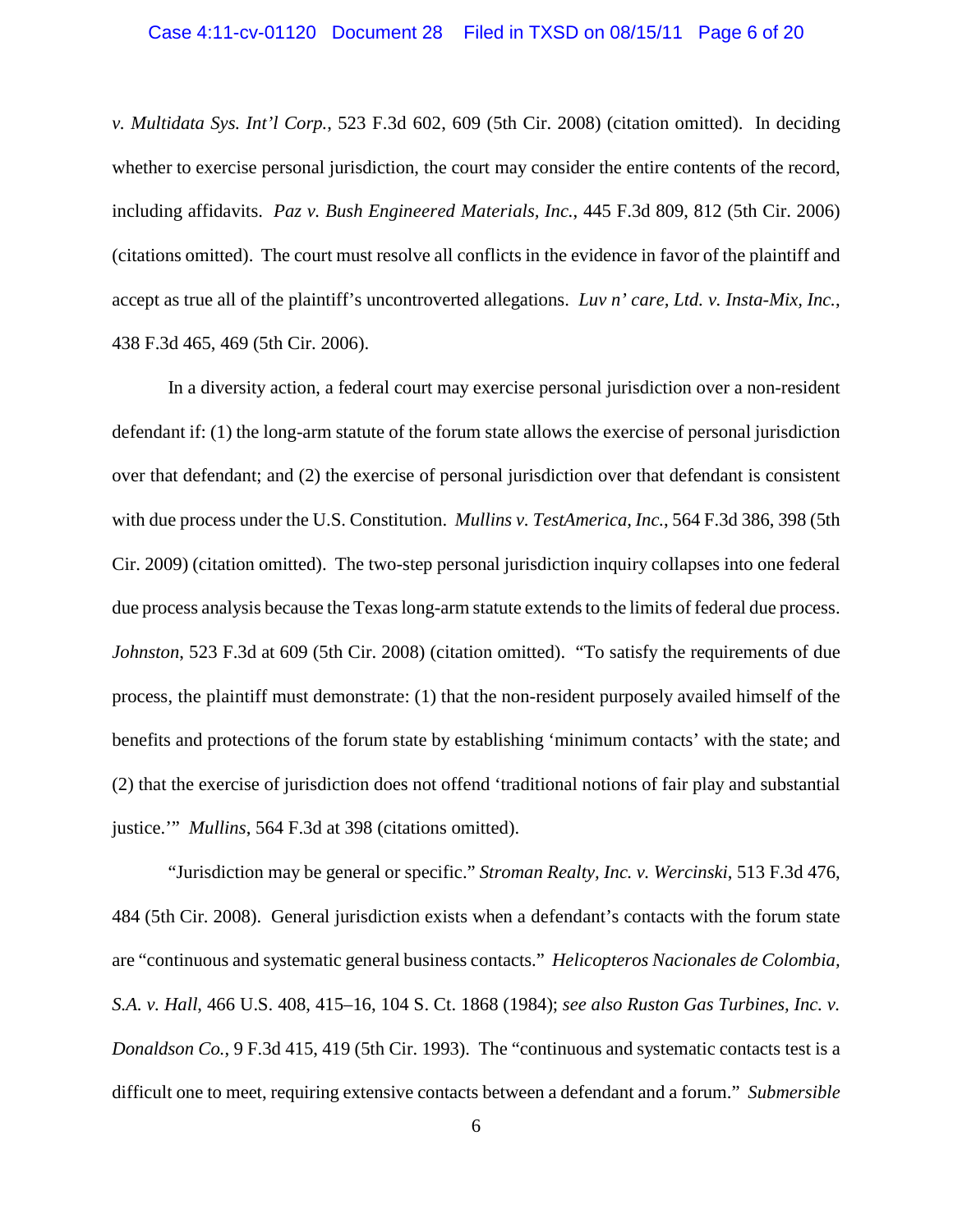*Sys., Inc. v. Perforadora Cent., S.A. de C.V.*, 249 F.3d 413, 419 (5th Cir. 2001) (citation omitted). The Fifth Circuit imposes a high standard when ruling on general jurisdiction issues. *Johnston*, 523 F.3d at 611 (citations omitted) (illustrating the difficulty of proving general jurisdiction in the Fifth Circuit due to the high standard set by the Supreme Court).

A forum state may exercise specific jurisdiction over a non-resident defendant "when the non-resident defendant's contacts with the forum state arise from, or are directly related to, the cause of action." *Allred v. Moore & Peterson*, 117 F.3d 278, 286 (5th Cir. 1997) (citation omitted). The court considers whether the defendant has purposefullyavailed himself of the laws of the forum state and could reasonably anticipate being sued there. *Burger King v. Rudzewicz*, 471 U.S. 462, 482, 105 S. Ct. 2174 (1985). Even a single act by the defendant directed at the forum state can be enough to confer personal jurisdiction if that act gives rise to the claim being asserted. *Ruston*, 9 F.3d at 419.

# **B. Analysis**

# *1. General jurisdiction*

Spark Energy contends that the court holds general jurisdiction over Toxikon because "Toxikon registered to do business in Texas, maintained a registered agent in Texas, hired an employee in Texas to create business here, equipped the employee with a home office in Texas, and conducted business with Texas residents."<sup>2</sup> Dkt. 17 at 16. Spark Energy argues that these are not random, fortuitous, or isolated contacts and that Toxikon indeed "reached out to this State to conduct business here." *Id.* Toxikon contends that its contacts with Texas are not substantial, continuous, or systematic, and that the court does not have personal jurisdiction over Toxikon. Dkt. 12 at 16.

<sup>&</sup>lt;sup>2</sup> Toxikon asserts that it only had a registered agent in Texas at the commencement of the suit because it mistakenly failed to file appropriate documents with the Texas Secretary of State upon termination of its Texas employee in October 2009. Dkt. 19 at 30. The court must "evaluat[e] contacts of the defendant with the forum over a reasonable number of years, up to the date the suit was filed." *Johnston*, 523 F.3d at 610. Accordingly, the court must consider the agent in its general jurisdiction analysis.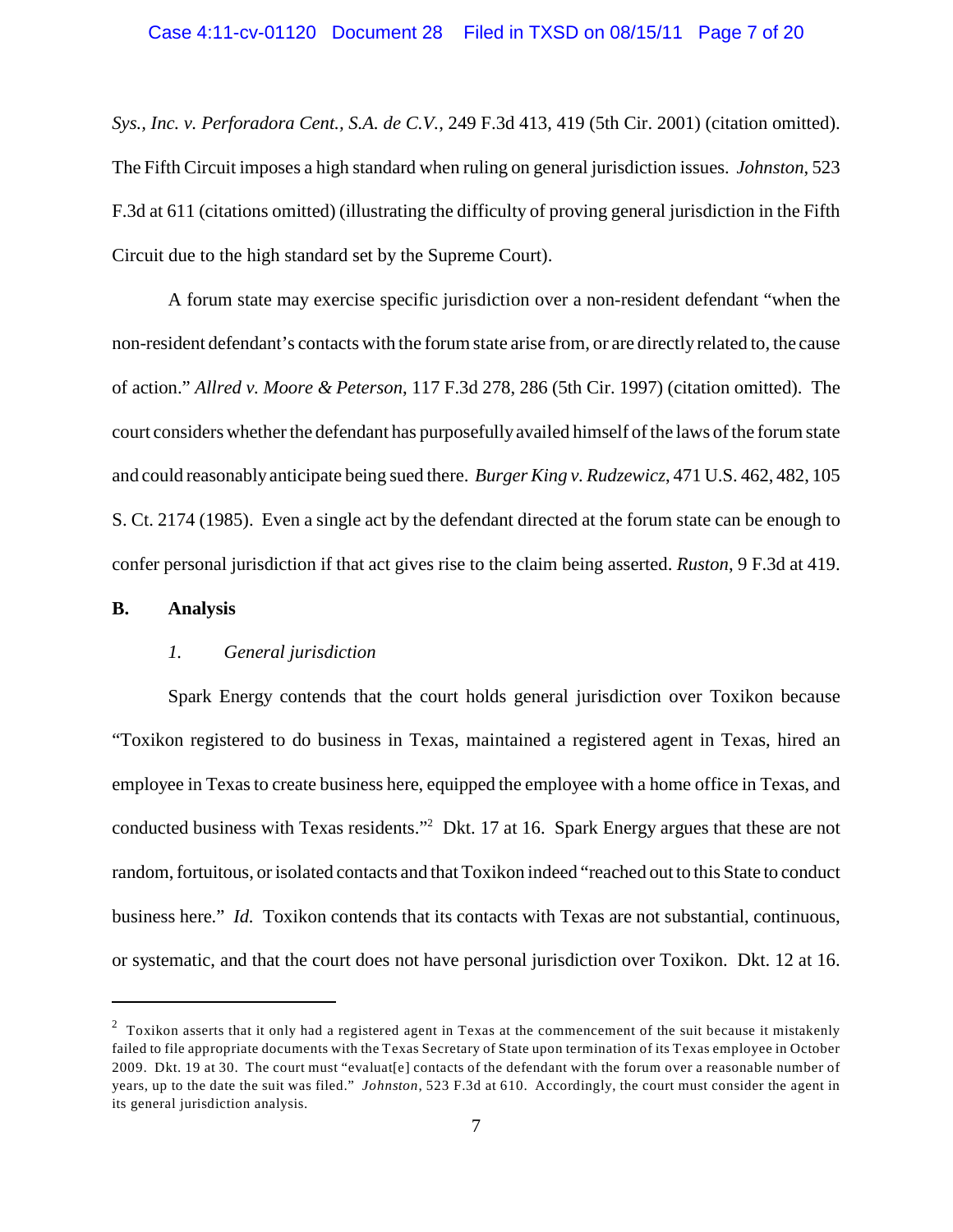### Case 4:11-cv-01120 Document 28 Filed in TXSD on 08/15/11 Page 8 of 20

Toxikon argues that it does not have a general business presence in Texas to create general jurisdiction because "Toxikon has no physical presence in Texas, and its small amount of sales to Texas customers is too insubstantial to satisfy the demanding requirements of general jurisdiction." Dkt. 12 at 17.

Toxikon relies upon the Fifth Circuit's decision in *Johnston v. Multidata Systems International Corp.*, 523 F.3d 602 (5th Cir. 2008) to support its argument that this court lacks general jurisdiction. In *Johnston*, the Fifth Circuit considered whether Texas courts could exercise general jurisdiction over three defendants, two of which had more extensive contacts with Texas than Toxikon—MDS, Inc. ("MDS") and MDS Canada, Inc. ("MDS Canada"). MDS's contacts with Texas included (1) purchasing over \$5.2 million worth of goods from Texas companies; (2) entering into a hosting services agreement and a software licensing agreement with a Texas corporation that was governed by Texas law; (3) employing two residents of Texas who performed work for MDS from their homes; and (4) having a former corporate director who resided in Texas. *Johnston*, 523 F.3d at 612–13. MDS Canada's contacts included (1) coordinating or designing clinical trial work in Texas, which was carried out by independent Texas physicians; (2) selling well over \$1 million worth of products to Texas customers each year for a period of five years; (3) sending its employees to Texas to service equipment; (4) possibly employing a Texas resident who performed 37 days of technical work for MDS Canada in Texas over three years; and (5) maintaining a Texas Radioactive Materials License. *Id.* at 613–14. The Fifth Circuit determined that neither MDS's nor MDS Canada's contacts were substantial, systematic, and continuous enough to confer general jurisdiction in Texas. *Id.*

Toxikon had a single employee, Stephen Mohan, in Texas from April to October of 2009. Dkt. 12, Exh. 4. Toxikon argues that the contacts associated with Mohan are "minor for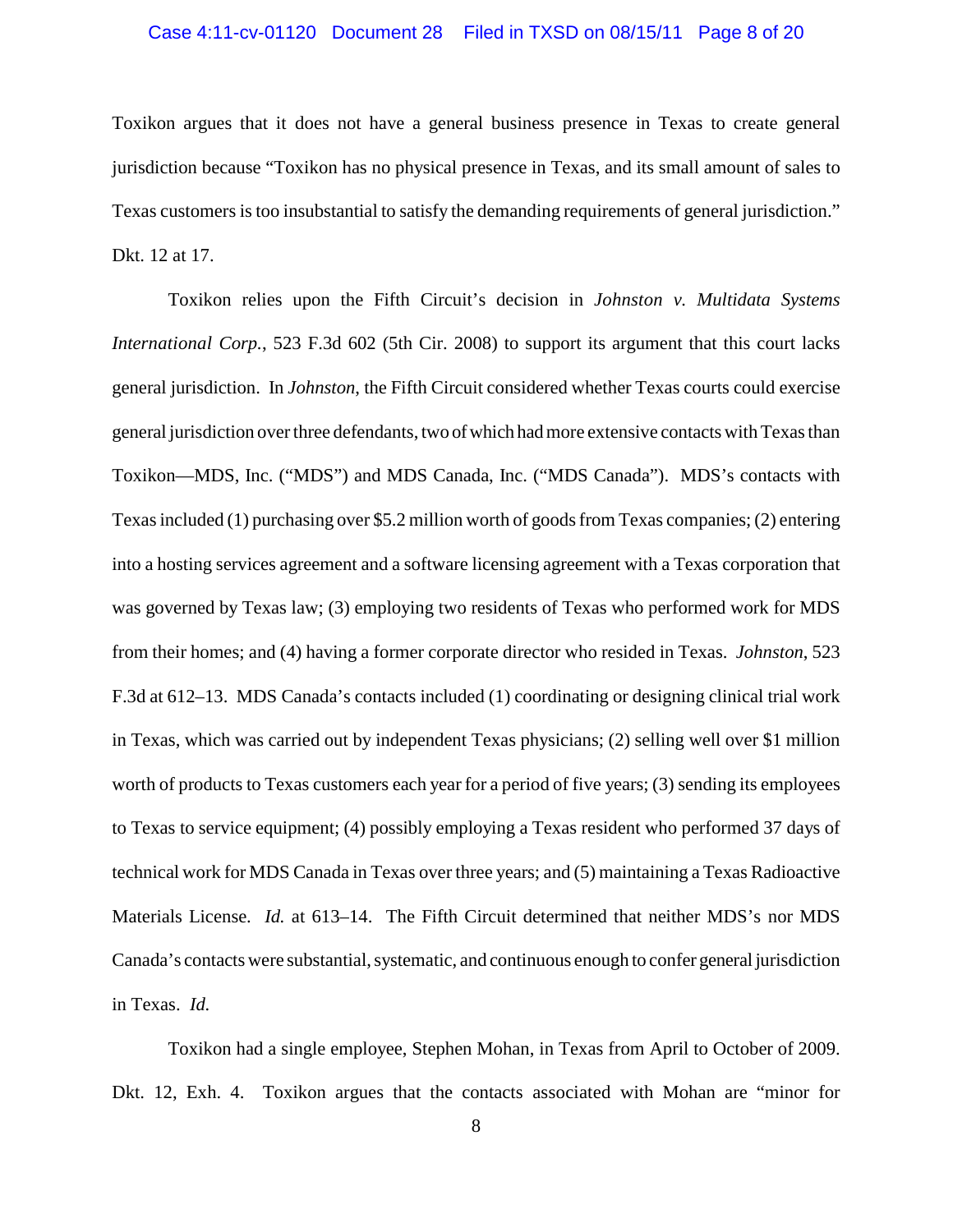### Case 4:11-cv-01120 Document 28 Filed in TXSD on 08/15/11 Page 9 of 20

jurisdictional purposes," noting that in *Johnston*, MDS employed two Texas residents from their homes who reported to supervisors outside of Texas, yet the court found the contacts insufficient to establish general jurisdiction. Dkt. 19 at 32. Spark Energy claims that Mohan's employment in Texas was a more substantial contact than the *Johnston* employees because, unlike the *Johnston* employees, Toxikon hired Mohan "for the specific purpose of boosting Texas sales" and Toxikon equipped Mohan with a home office. Dkt. 17 at 3; Dkt. 17, Exhs. 2, 13, 14. The *Johnston* employees did not work with Texas customers and could have performed their work anywhere in the world. *Johnston*, 523 F.3d at 612–13. Here, Mohan's offer letter indicates that Toxikon hired Mohan as a sales representative responsible primarily for accounts in Texas and Illinois and secondarily for accounts in Nebraska, Kansas, Oklahoma, Louisiana, Arkansas, Missouri, Mississippi, and Alabama. Dkt. 17, Exh. 2, Exh. 13. Mohan was "responsible for directly selling Toxikon's testing services to the assigned territories and industries." Dkt. 17, Exh. 14. Individuals located at Toxikon's offices directly oversaw Mohan's work, and Toxikon supplied Mohan with general office equipment. *Id.*

Mohan's presence in Texas constitutes a regular contact with Texas during the six months he worked for Toxikon. However, in *Johnston*, the Fifth Circuit noted that MDS's employees' presence in Texas, while "certainly . . . a regular contact with Texas, [was] not substantial enough to create a general business presence in Texas." *Johnston*, 523 F.3d at 613–14. Mohan's six-month contact with Texas while employed by Toxikon was more substantial than that of the MDS employees, but it was not substantial, continuous, and systematic enough to justify the exercise of general jurisdiction.

In *Submersible Systems v. Perforadora Central, S.A. de C.V.*, 249 F.3d 413, 419 (5th Cir. 2001), the Fifth Circuit held that a company that employed three employees to monitor construction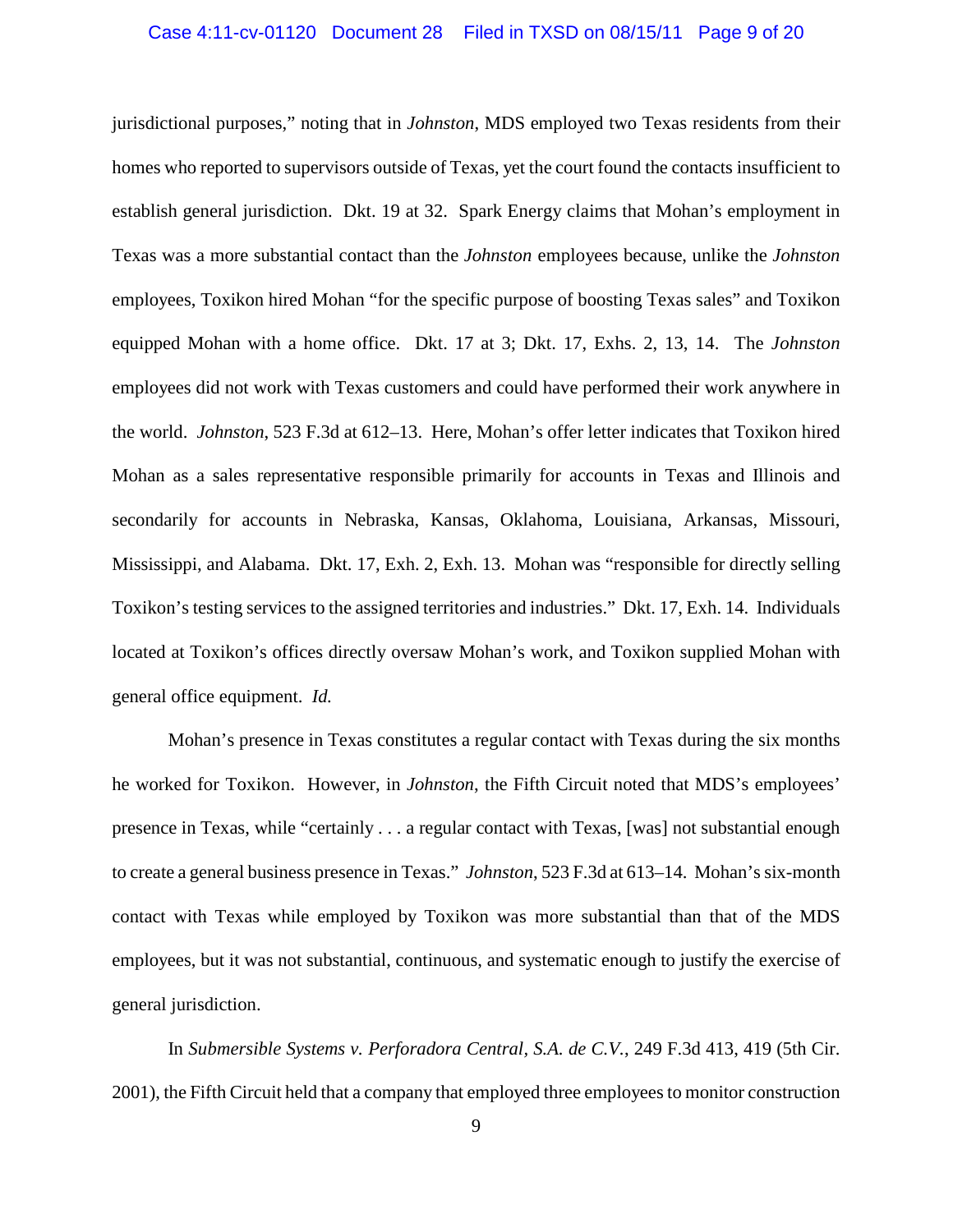### Case 4:11-cv-01120 Document 28 Filed in TXSD on 08/15/11 Page 10 of 20

of a marine drilling rig in Mississippi, the forum state, were not "the sort of continuous and systematic contacts that would allow the district court to take jurisdiction over [the defendant] in [that] case." The contacts of these employees were likely not deemed continuous and systematic because their presence in Mississippi was only short term. *See Submersible Sys.*, 249 F.3d at 419. Mohan's presence in Texas, at least as a Toxikon sales representative, was also short-term. While Toxikon *may* have contemplated a more long-term relationship when it initially hired Mohan, which, had that occurred, *may* have reflected continuous and systematic contacts, Toxikon ended up terminating its relationship with Mohan after six months and did not hire a new employee to work on Texas accounts after the termination of its relationship with Mohan. The six-month's worth of contacts that were terminated and never rekindled simply are not the type of continuous and systematic contacts that are sufficient to render a company subject to the general jurisdiction of this state.

Notwithstanding the lack of substantial employee presence in Texas, Spark Energy contends that Toxikon's business with Texas is substantial because its annual Texas sales total roughly \$830,000. Dkt. 17 at 17–18. Toxikon argues that this amount is not substantial enough to confer jurisdiction, and, even if it were more substantial, it amounts to less than 4% of its annual revenue. Dkt. 12 at 16. As noted above, the combination of having a Texas employee and having sales over \$1 million annually, among other contacts, was not substantial enough to confer general jurisdiction over MDS Canada in *Johnston*. *See Johnston*, 523 F.3d at 614. The Fifth Circuit held that "neither the total amount of sales nor the percentage of annual sales [was] substantial or regular enough to create a general presence in Texas." *Id.* In *Johnston*, the sales were consistently no more than 2.5% of MDS Canada's total annual sales. *Id.* Toxikon's percentage of Texas sales is slightly higher, but still less than 4%. Dkt. 12, Exh. 4. Neither this percentage nor the amount of total sales is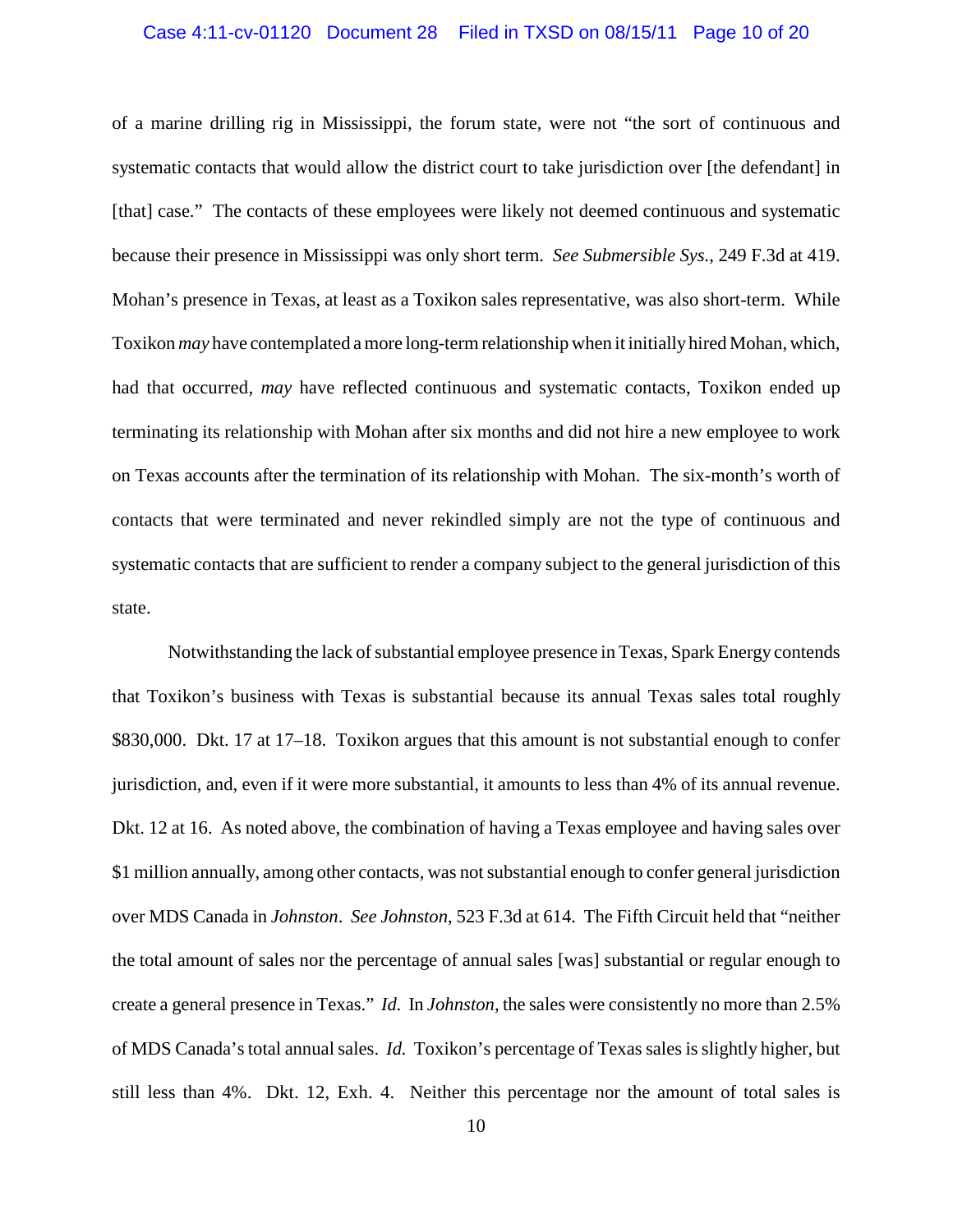### Case 4:11-cv-01120 Document 28 Filed in TXSD on 08/15/11 Page 11 of 20

substantial enough to confer general jurisdiction.<sup>3</sup> See, e.g., *Johnston*, 523 F.3d at 614 (no general jurisdiction despite millions of dollars in annual sales in Texas that made up less than 2.5% of total sales); *Dalton v. R&W Marine, Inc.*, 897 F.2d 1359, 1362 (5th Cir. 1990) (no general jurisdiction despite earning over 12% of sales from the forum state); *Bearry v. Beech Aircraft Corp.*, 818 F.2d 370, 372 (5th Cir. 1987) (no general jurisdiction despite hundreds of millions of dollars of sales to Texas entities). While Toxikon's sales in Texas demonstrate that Toxikon does business with Texas, they are not substantial, continuous, and systematic contacts.

Spark Energy attempts to distinguish Toxikon's cited cases by contending that in addition to its Texas sales, Toxikon was registered to conduct business in Texas, maintained a registered agent in Texas, had an employee in Texas, and contracted with Texas residents. Dkt. 17 at 18. The Fifth Circuit addressed a similar combination of factors in *Siemer v. Learjet Acquisition Corp.*, 966 F.2d 179, 183 (5th Cir. 1992). Although the defendant in *Siemer* employed no Texas resident, it did make sales to Texas, was authorized to conduct business in Texas, and maintained a registered agent in Texas. *Siemer*, 966 F.2d at 183. In denying general jurisdiction, the *Siemer* court stressed that "a corporation's qualification to do business in the forum state and service on its registered agent in the state is of no special weight in evaluating general personal jurisdiction." *Id.* (internal quotation marks and citation omitted). "A registered agent, from any conceivable perspective, hardly amounts to 'the general business presence' of a corporation so as to sustain an assertion of general

 $3$  Spark Energy contends that the data on file is insufficient to classify Toxikon's sales as "insubstantial" because Toxikon fails to reference its percentage of sales from *other* states. Dkt. 17 at 17. However, the Fifth Circuit has frequently engaged in jurisdictional evaluations based on percentage data and/or raw sales data in Texas *without* factoring in sales from other states. *See, e.g.*, *Johnston*, 523 F.3d at 614 (relying on a percentage of total sales and raw revenue without mentioning sales to other states to find no general jurisdiction); *Siemer v. Learjet Acquisition Corp.*, 966 F.2d 179, 181–84 (5th Cir. 1992) (noting defendant's percentage of Texas sales without mentioning sales to other states and finding no general jurisdiction); *Dalton v. R&W Marine, Inc.*, 897 F.2d 1359, 1362 (5th Cir. 1990) (noting that one of the defendants yielded 12.9% of its total revenues from Louisiana (the forum state) without discussing defendant's sales to other states). Accordingly, the court need not consider Toxikon's out-of-state revenue data to rule on general jurisdiction.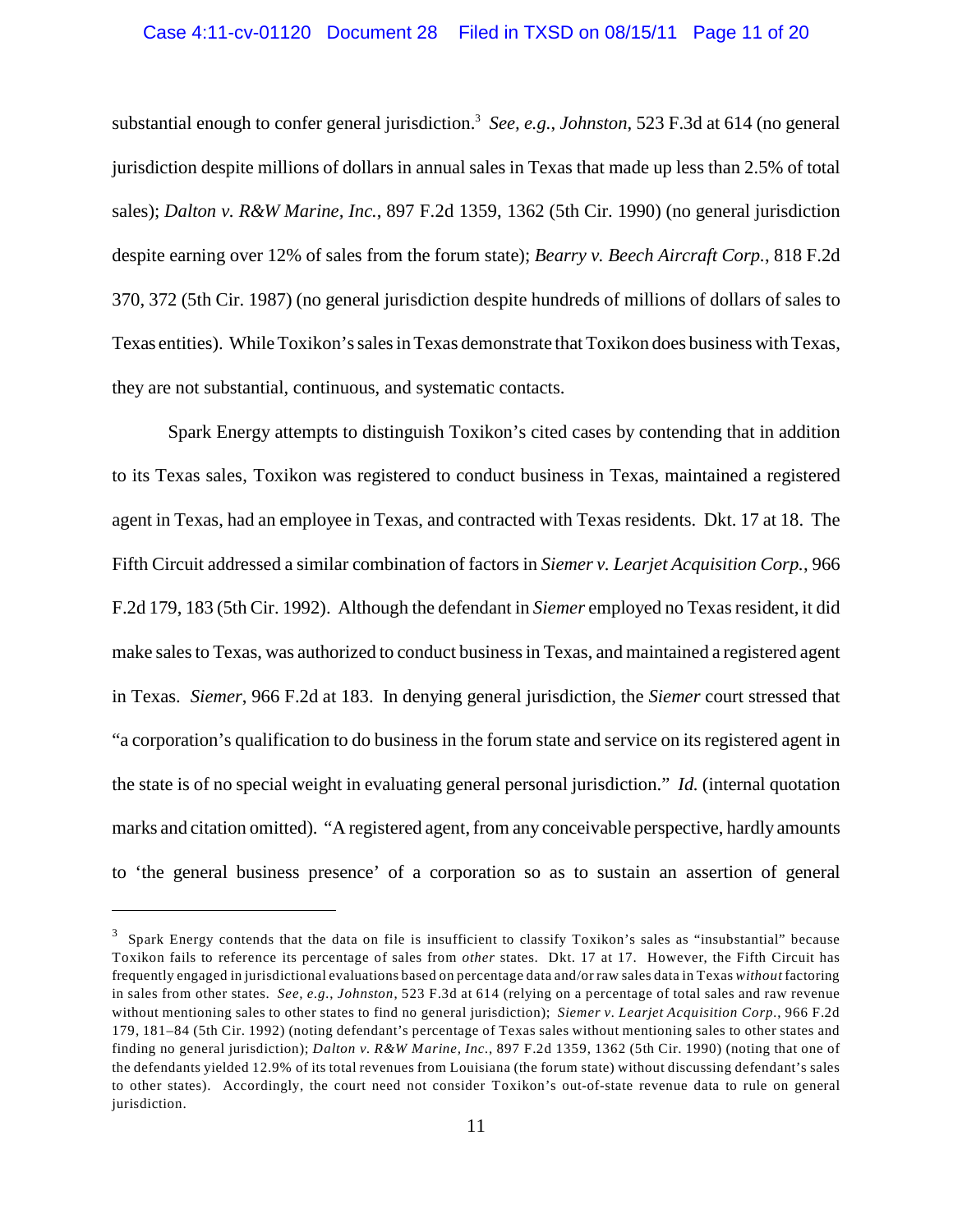jurisdiction." *Id.* (quoting *Bearry*, 818 F.2d at 375). The only substantive difference between Toxikon and *Siemer* is that Toxikon's registered agent was also employed by Toxikon for a short time. His employment, however, ended well over a year before Spark Energy commenced this suit in state court.<sup>4</sup> The court finds that the addition of this short-term Texas employee to the other factors considered by the *Siemer* court is not sufficient to render the total combination of factors substantial, continuous, and systematic.

Reviewing Toxikon's Texas business presence *in toto*, its contacts were simply too insubstantial to provide notice that it might be haled into court in Texas. *See Wilson v. Belin*, 20 F.3d 644, 650 (5th Cir. 1994) (reviewing the defendant's contacts with Texas "*in toto*" and holding that "various brief contacts with Texas" were "simply . . . not substantial enough to give rise to" an expectation of being sued in Texas on any matter). The "continuous and systematic contacts test is a difficult one to meet, requiring extensive contacts between a defendant and a forum." *Submersible Sys.*, 249 F.3d at 419 (citation omitted). Because Spark Energy failed to show that Toxikon's contacts with Texas are substantial, continuous, and systematic, the court may not exercise general jurisdiction over Toxikon.

## *2. Specific jurisdiction*

Spark Energy contends that even if Toxikon's contacts with Texas are not sufficient to confer general jurisdiction, its claims arise out of or relate to Toxikon's contacts with Texas, making the exercise of specific jurisdiction appropriate. Dkt. 22 at 11. Spark Energy argues that Toxikon established minimum contacts in Texas by entering into two agreements with Spark Energy, which

 $<sup>4</sup>$  Toxikon maintains that after Mohan's employment ended in October 2009, it mistakenly failed to file documents with</sup> the Texas Secretary of State showing that it no longer had an agent in Texas. Dkt. 12 at 11. After the commencement of this litigation, Toxikon changed its records with the Texas Secretary of State to reflect that Toxikon has no registered agent in Texas. *Id.*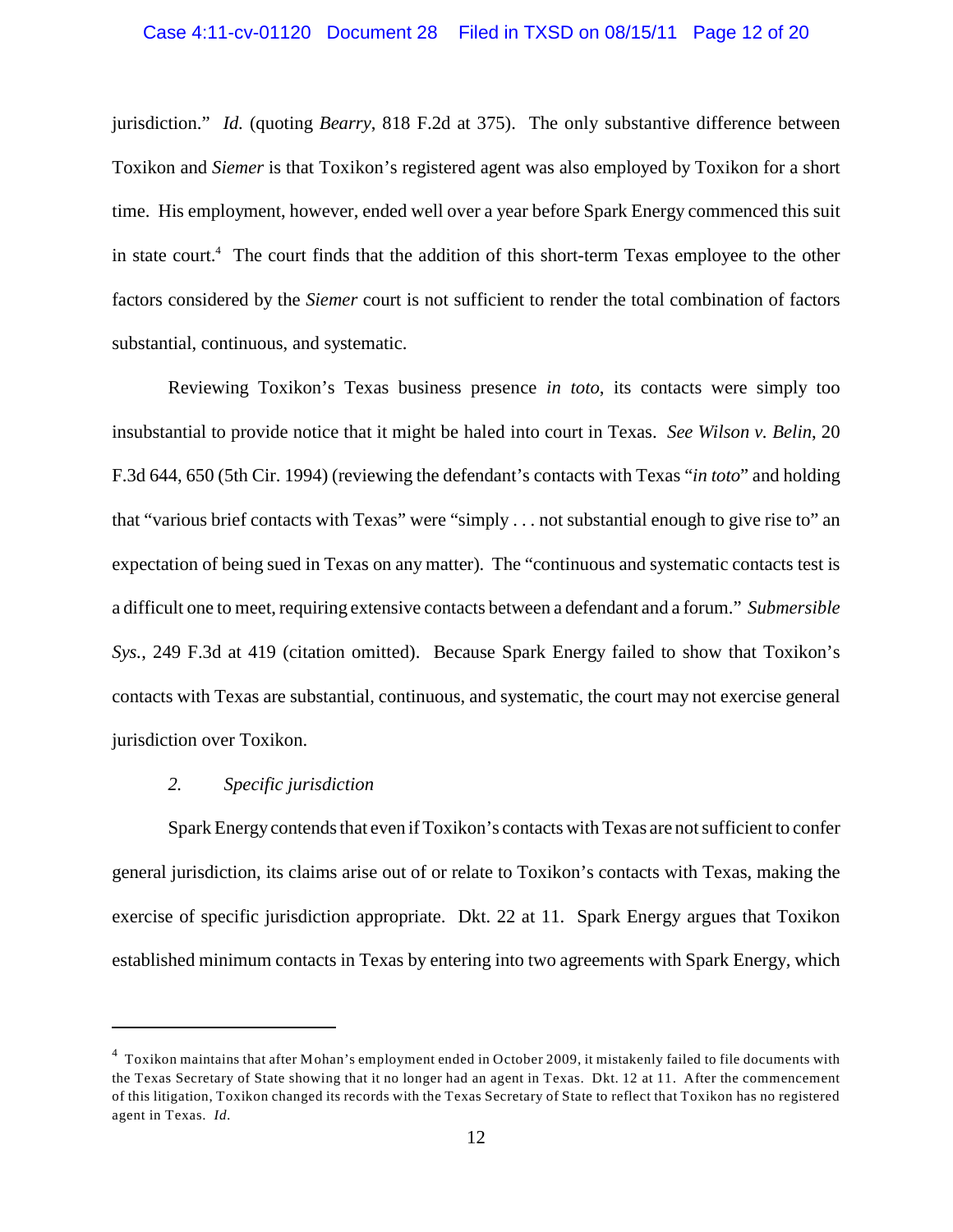### Case 4:11-cv-01120 Document 28 Filed in TXSD on 08/15/11 Page 13 of 20

created long-term and continuing obligations between the parties. Dkt. 17 at 8–11. Spark Energy further argues that Toxikon purposely availed itself of the benefits and protections of Texas laws by registering to do business in Texas, actually conducting business in Texas, and designating a Texas registered agent. *Id.* at 7–8. On the other hand, Toxikon contends that it neither purposefully directed its activities toward Texas nor purposefully availed itself of the benefits and protections of Texas laws. Dkt. 12 at 12. According to Toxikon, the Contract required neither party to perform its obligations in Texas, and no one from Toxikon did anything in Texas concerning the Contract. *Id.* Additionally, Toxikon asserts that *Moncrief Oil International, Inc. v. OAO Gazprom*, 481 F.3d 309 (5th. Cir. 2007) is the controlling authority in this case. Dkt. 19 at 19. Spark Energy disagrees, and instead relies on those two prior cases that the *Moncrief* court distinguished—*Mississippi Interstate Express, Inc. v. Transpo, Inc.*, 681 F.2d 1003 (5th Cir. 1982), and *Central Freight Lines, Inc. v. APA Transport Corp.*, 322 F.3d 376 (5th Cir. 2003)—to support its arguments.

In *Transpo*, a Mississippi trucking firm entered into an agreement with a California freight broker under which the Mississippi company would supply trucks to move goods for the California company. *Transpo*, 681 F.2d at 1005. After the plaintiff sued to recover unpaid invoices under the contract, the defendant moved to dismiss for lack of personal jurisdiction, and the district court granted the defendant's motion. *Id.* In reversing the district court's judgment, the Fifth Circuit discussed the defendant's contacts with Mississippi. *Id.* at 1005–06. All of the plaintiff's trucks were garaged and serviced at its Mississippi headquarters and regularly returned there. *Id.* The general agreement reasonably contemplated payment to the plaintiff at its Mississippi headquarters, and the plaintiff used its headquarters to telephone the defendant's drivers and pay their salaries. *Id.* The court cited the Fifth Circuit's well-established rule that "when a nonresident defendant takes purposeful and affirmative action, the effect of which is to cause business activity, foreseeable by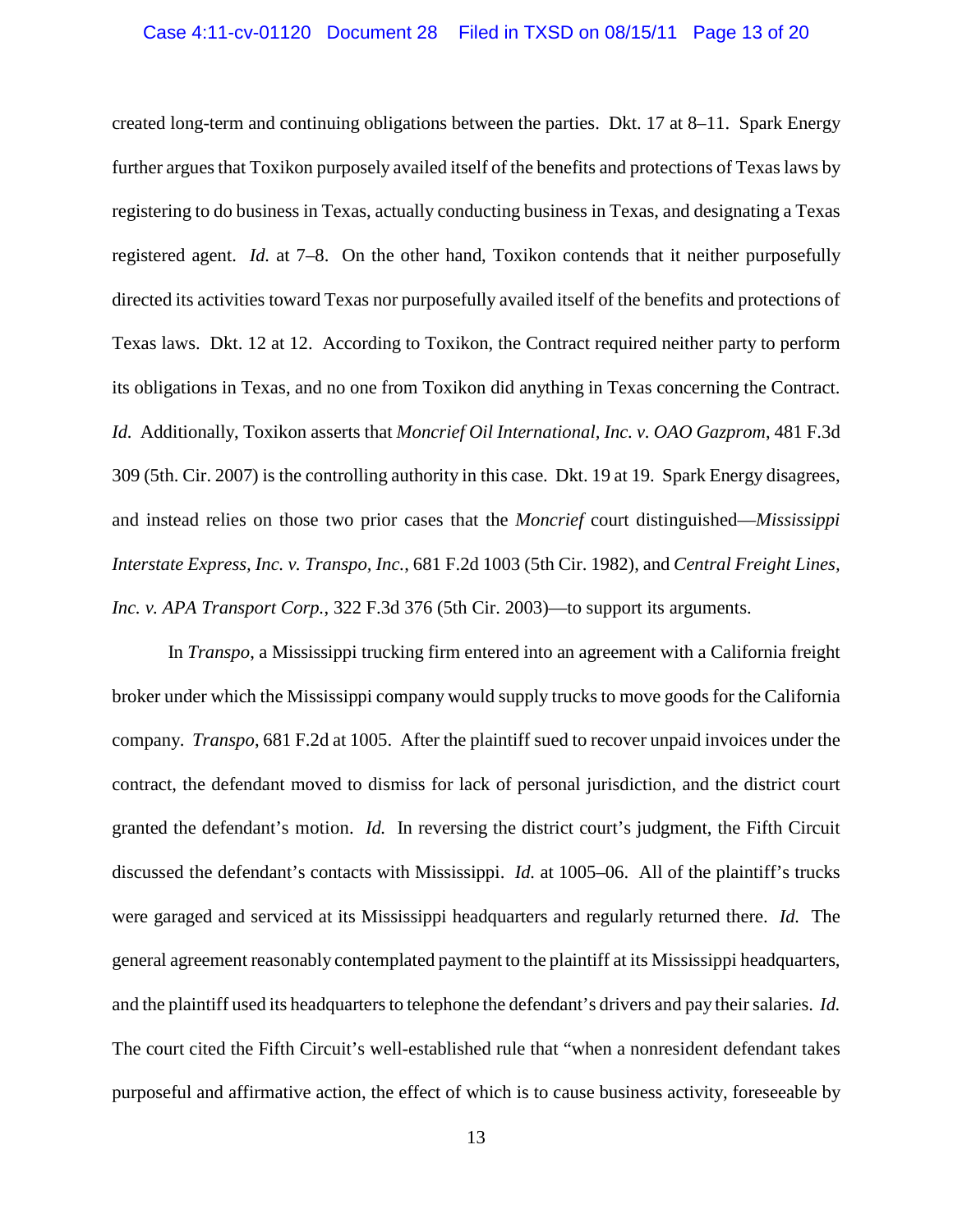### Case 4:11-cv-01120 Document 28 Filed in TXSD on 08/15/11 Page 14 of 20

the defendant in the forum state, such action by the defendant is considered a minimum contact for jurisdictional purposes." *Id.* at 1007 (citations and quotations omitted). The Fifth Circuit held that by contracting with the resident plaintiff, it was reasonably foreseeable to the defendant that the plaintiff would perform a material part of its contractual obligations within the forum state. *Id.* at 1008. Accordingly, the court ruled that the Mississippi trial court could exercise specific jurisdiction over the defendant. *Id.* at 1012.

In *Central Freight Lines*, a Texas freight delivery company sued a New Jersey freight delivery company for breach of a contract under which each carrier could utilize the other's delivery services. *Central Freight Lines*, 322 F.3d at 379. The district court dismissed the case for lack of personal jurisdiction. *Id.* a 378. The Fifth Circuit evaluated several of the defendant's Texas contacts and determined that they were sufficient to establish specific jurisdiction. *Id.* at 382-84. The defendant sent two representatives to Texas to meet with the plaintiff, and it obtained information about the plaintiff in the hope of finding a business partner in Texas. *Id.* at 382. The defendant "reached out" to the plaintiff by telephone and mail "with the deliberate aim of entering into a long-standing contractual relationship with a Texas corporation." *Id.* The court found that the defendant caused "purposeful and affirmative action" in Texas by agreeing to deliver freight to Texas customers, which had the clearly "foreseeable" effect of "causing business activity in the forum state." *Id.* (citing *Transpo*, 681 F.2d at 1007).

In *Moncrief*, a Texas-based oil and gas investment company contracted with Russian defendants based in Moscow to develop a natural gas field in Russia. *Moncrief*, 481 F.3d at 310. The plaintiff filed suit in Texas after the main defendant announced that it had partnered with German entities to develop the natural gas field. *Id.* at 311. The plaintiff argued that the defendant established minimum contacts by "(1) entering into contracts with Moncrief, (2) knowing from the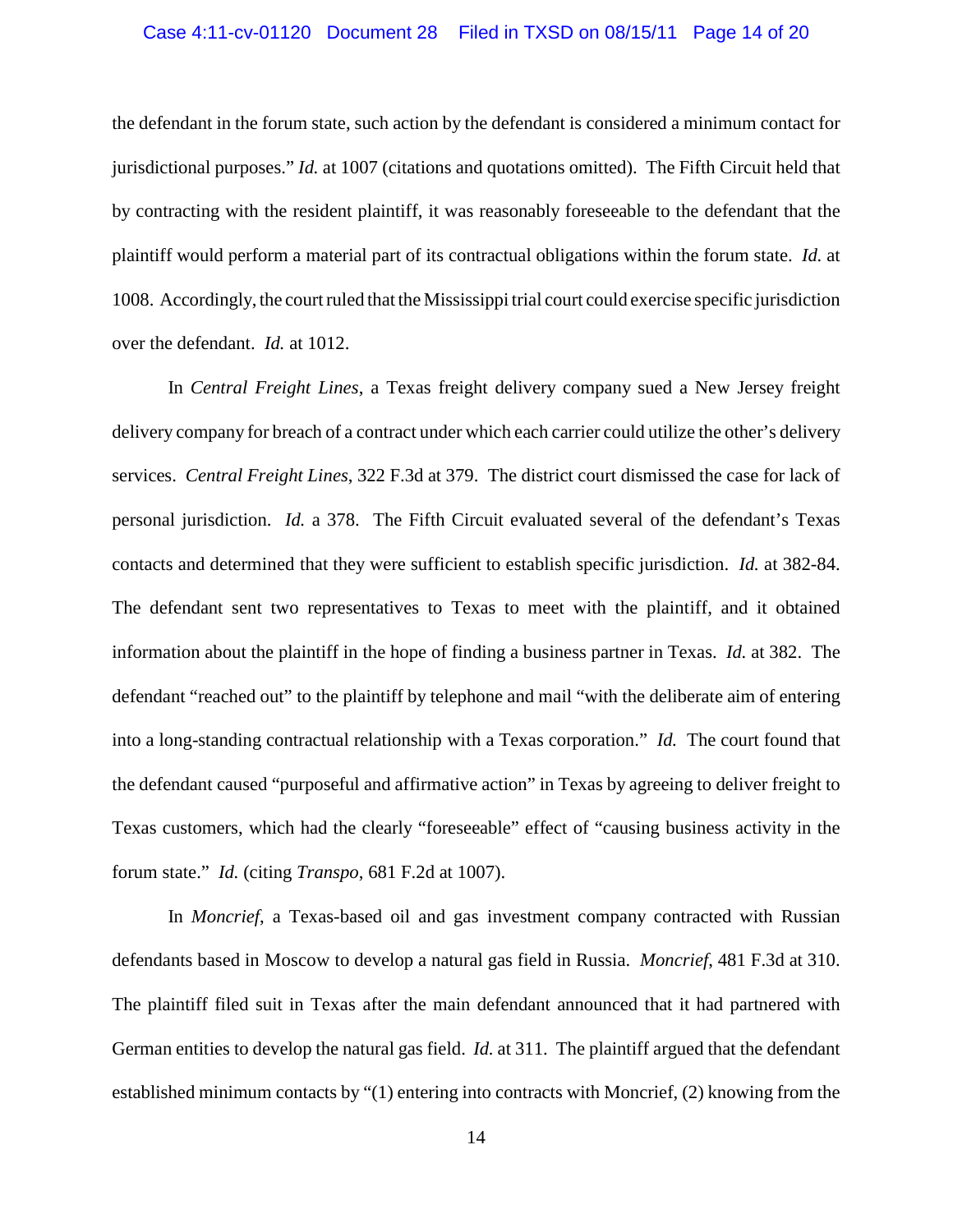### Case 4:11-cv-01120 Document 28 Filed in TXSD on 08/15/11 Page 15 of 20

outset that Moncrief is a Texas resident, (3) acknowledging and approving of Moncrief's substantial performance in Texas, and (4) sending an executive to visit Texas—at Moncrief's expense—in furtherance of that performance." *Id.* at 312. In denying specific jurisdiction, the court explained that the plaintiff's reliance on *Transpo* and *Central Freight*'s "foreseeability" standard failed because, among other reasons, the court's "finding of jurisdiction in *Transpo* [and *Central Freight*] was supported not only by foreseeability, but also by the fact that the forum state was 'clearly the hub of the parties' activities'" in both cases. *Id.* at 312-13 (citation omitted).

The *Moncrief* court went on to list several types of contacts with Texas that either the *Transpo* or the *Central Freight* defendants had that the *Moncrief* defendants lacked: (1) Texas was clearly the hub of the parties' activities in both *Transpo* and *Central Freight*; (2) the *Transpo* plaintiff existed only within the state of Texas; (3) the *Transpo* defendant actively engaged in the various activities taking place in Texas; (4) the *Central Freight* plaintiff's Texas location was strategically advantageous to the defendant; (5) the *Central Freight* plaintiff's Texas location was the basis for the agreement; and (6) the *Central Freight* contract contemplated Texas as the location for performance. *Id.* An additional important distinction between *Central Freight* and *Moncrief* is that the *Moncrief* contract contained a clause requiring arbitration in Russia under Russian law, and the *Central Freight* contract was silent as to choice of law. *Id.* at 312–13 (citations omitted). *Moncrief* thus clarified the holdings of *Transpo* and *Central Freight* by explaining the court's reliance on a variety of Texas contacts in *Transpo* and *Central Freight*. The court emphasized that "[m]ere foreseeability, standing alone, does not create jurisdiction." *Id.* at 313.

Spark Energy insists that *Moncrief* does not apply to the present case because (1) unlike Spark Energy, whose gas trading operations exist only in Texas, the *Moncrief* plaintiff had numerous locations around the world where it could perform, even establishing an office in Russia specifically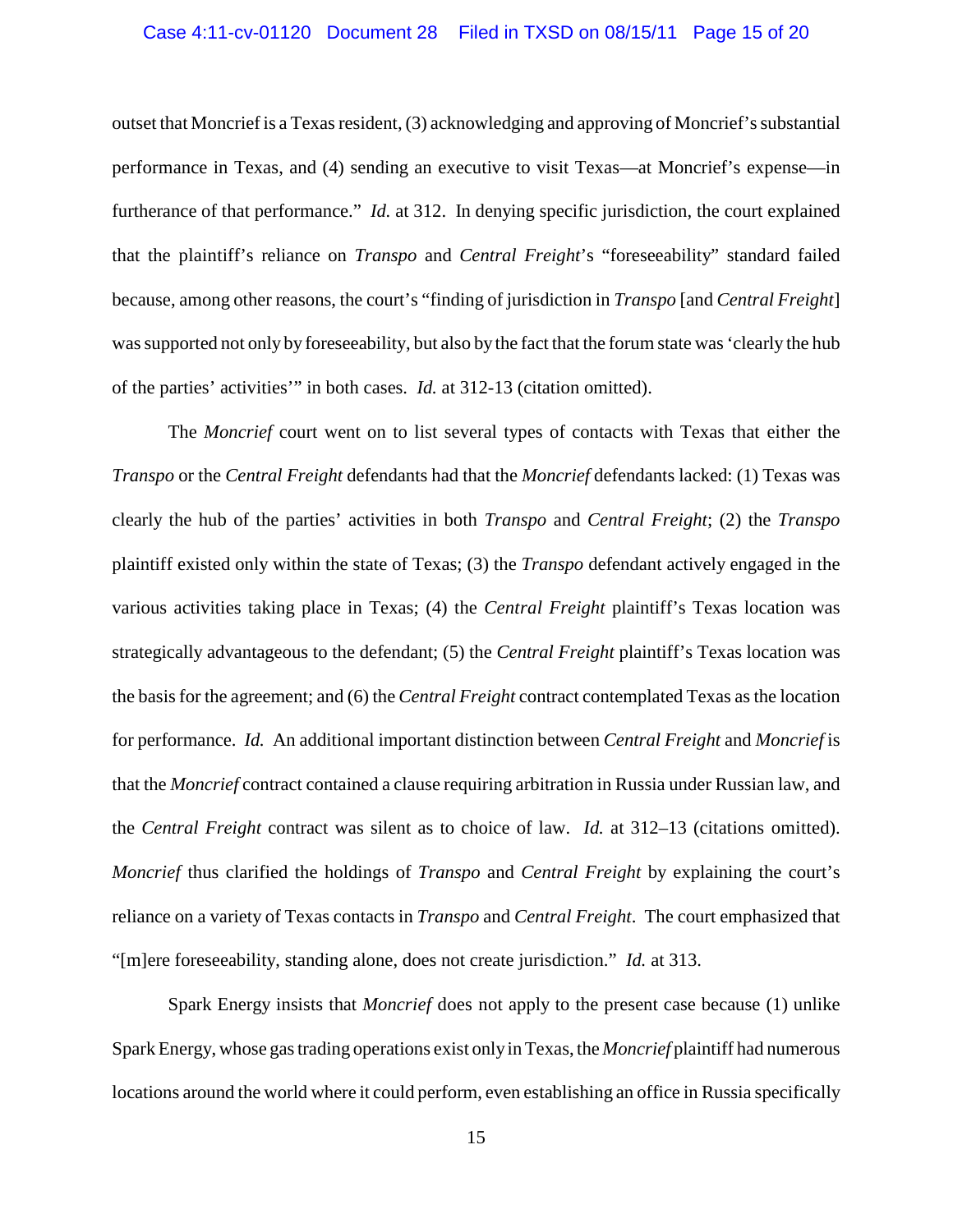### Case 4:11-cv-01120 Document 28 Filed in TXSD on 08/15/11 Page 16 of 20

for its relationship with the foreign defendant; and (2) unlike the defendant in *Moncrief*, Spark Energy and Toxikon did not choose the location and forum for their dispute resolution. Dkt. 22 at 15–16. Spark Energy contends that the court should rely on *Transpo* and *Central Freight* instead of *Moncrief*, and that, under *Transpo* and *Central Freight*, the court should exercise specific jurisdiction because Toxikon should have foreseen that its actions would cause business activity within Texas. Dkt. 17 at 11; Dkt. 22 at 15. However, even if *Moncrief* is not 100% analogous with the instant case, the court finds the Fifth Circuit's interpretation of *Transpo* and *Central Freight* in *Moncrief* to be particularly instructive with regard to how the court should apply the cases here. The court, therefore, will consider each of the types of contacts that the *Moncrief* court noted were important to the Fifth Circuit's findings of specific jurisdiction in *Transpo* and *Central Freight*.

First, record evidence shows that Spark Energy, unlike the *Transpo* plaintiff, did not exist only in Texas. *See Transpo*, 681 F.2d at 1009. Like the *Moncrief* plaintiff, Spark Energy is based in Texas, but it engages in various projects in other jurisdictions. Dkt. 19, Exh. 8 at 17–24 (Drew Henderson's testimony acknowledging that Spark Energy has contracts with over forty brokers who market on its behalf to customers in at least thirteen states all across the country). For example, Spark Energy has maintained a "Director of Rocky Mountain Operations" based in Colorado who used a Denver address and who exercised a "very high degree of authority" to run Spark Energy's operations in that area. Dkt. 19, Exh. 15 at 2–6; Dkt. 19, Exh. 16, ¶¶ 5–8. Although Spark Energy did not establish an office in the defendant's home jurisdiction as was the case in *Moncrief*, Spark Energy did extend its business outside of Texas and existed elsewhere.

Second, regardless of whether the Contract spelled out a specific location and forum for dispute resolution, it contained a New York choice-of-law clause coupled with a reference to the Code of Massachusetts Regulation's arbitration procedures. Dkt. 1, Exh. 3 at 8–9. This "indicate[s]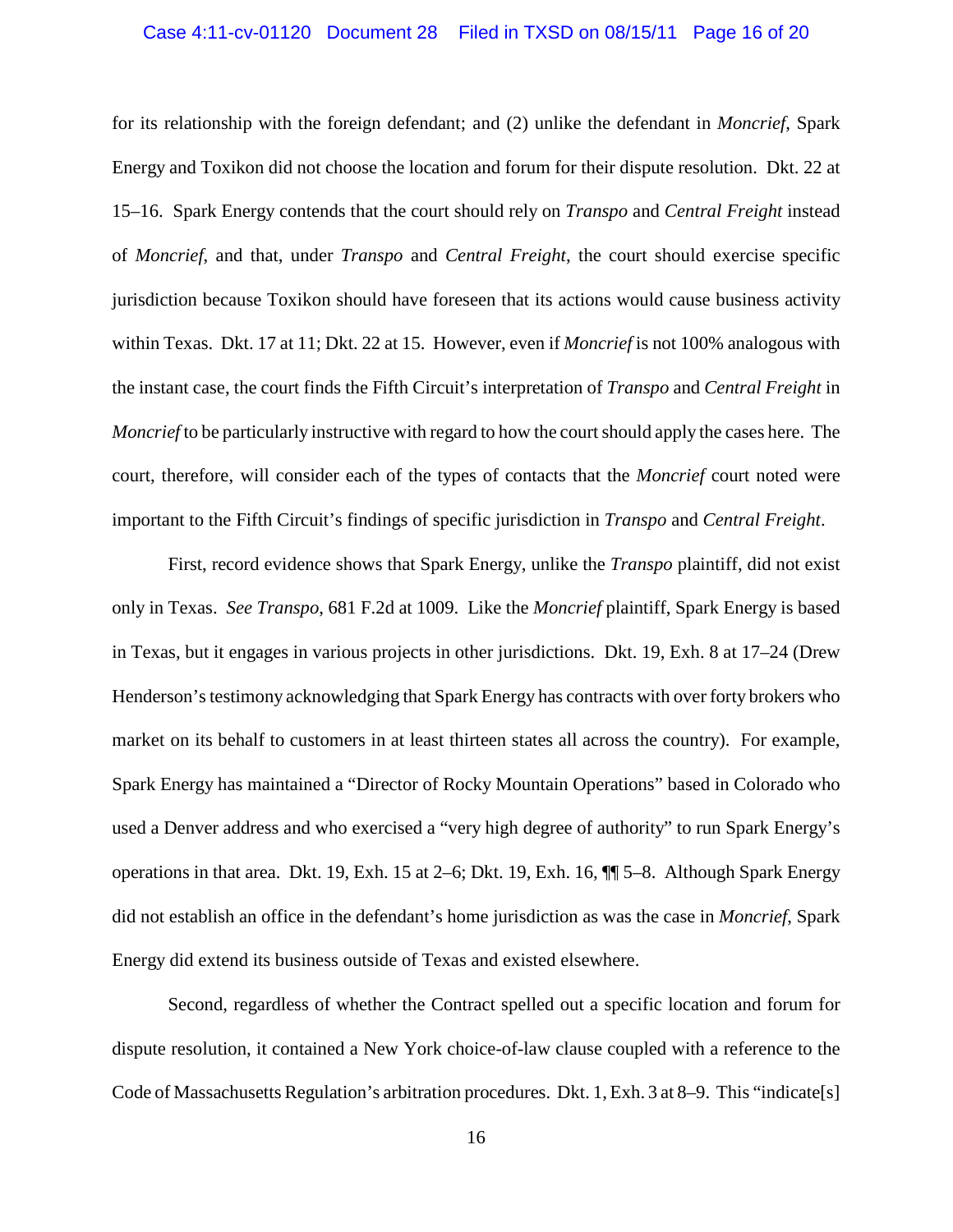#### Case 4:11-cv-01120 Document 28 Filed in TXSD on 08/15/11 Page 17 of 20

rather forcefully" that Toxikon "did not purposefully direct its activities towards Texas."<sup>5</sup> Moncrief, 481 F.3d at 313 (quoting *Jones v. Petty-Ray Geophysical, Geosource, Inc.*, 954 F.2d 1061, 1069 (5th Cir. 1992)). Leaving Texas out of the choice-of-law clause and arbitration procedures while specifically delineating New York and Massachusetts indicates that Toxikon was not purposefully availing itself of the benefits and protections of Texas laws when it entered into the Contract. *See Moncrief*, 481 F.3d at 313 (reasoning that the Russian arbitration and choice-of-law clauses in *Moncrief* suggested that "Moncrief's Texas location was irrelevant" and that "Gazprom meant for the undertaking to remain wholly Russian in nature").

Third, even assuming *arguendo* that the contacts above weigh in Spark Energy's favor, the five remaining types of contacts discussed by the *Moncrief* court weigh in favor of denying specific jurisdiction. Texas did not serve as the hub of the parties' activities because the risk of loss passed inside Massachusetts, the natural gas was to be physically transported to Toxikon's Bedford office, and no term in the Contract mandates that payment be sent to Texas or specifies that Spark Energy's work under the contract must be performed in Texas. Dkt. 1, Exh. 3 at 8–9; Dkt. 19, Exh. 8 at 82–83. Toxikon did not actively engage in the activities taking place in Texas because its only connection to Texas was sending payments to Spark Energy's Texas office, which the Fifth Circuit has deemed insufficient to confer jurisdiction. *See Stuart v. Spademan*, 772 F.2d 1185, 1194 (5th Cir. 1985). Spark Energy's Texas location was not strategically advantageous to Toxikon because the natural gas could have come from anywhere, and Spark Energy's location in Texas did not benefit Toxikon in any way. Dkt. 19, Exh. 12, ¶ 6. Additionally, Toxikon did not specifically seek

 $<sup>5</sup>$  The parties dispute whether or not 220 C.M.R. section 14.06(4)(b) governs this alleged breach of contract. The court</sup> need not rule on that issue in its jurisdictional analysis because the question of whether Toxikon purposefully availed itself of Texas laws can be answered by noting the mention of Massachusetts and New York and the absence of a reference to Texas in the arbitration and choice-of-law provisions. *Cf. Moncrief*, 481 F.3d at 313 (noting that the court in *Central Freight*, in finding specific jurisdiction, "gave weight to the *absence* of a choice of law provision that might have given the defendant reason to believe it could not be haled into court in the forum state").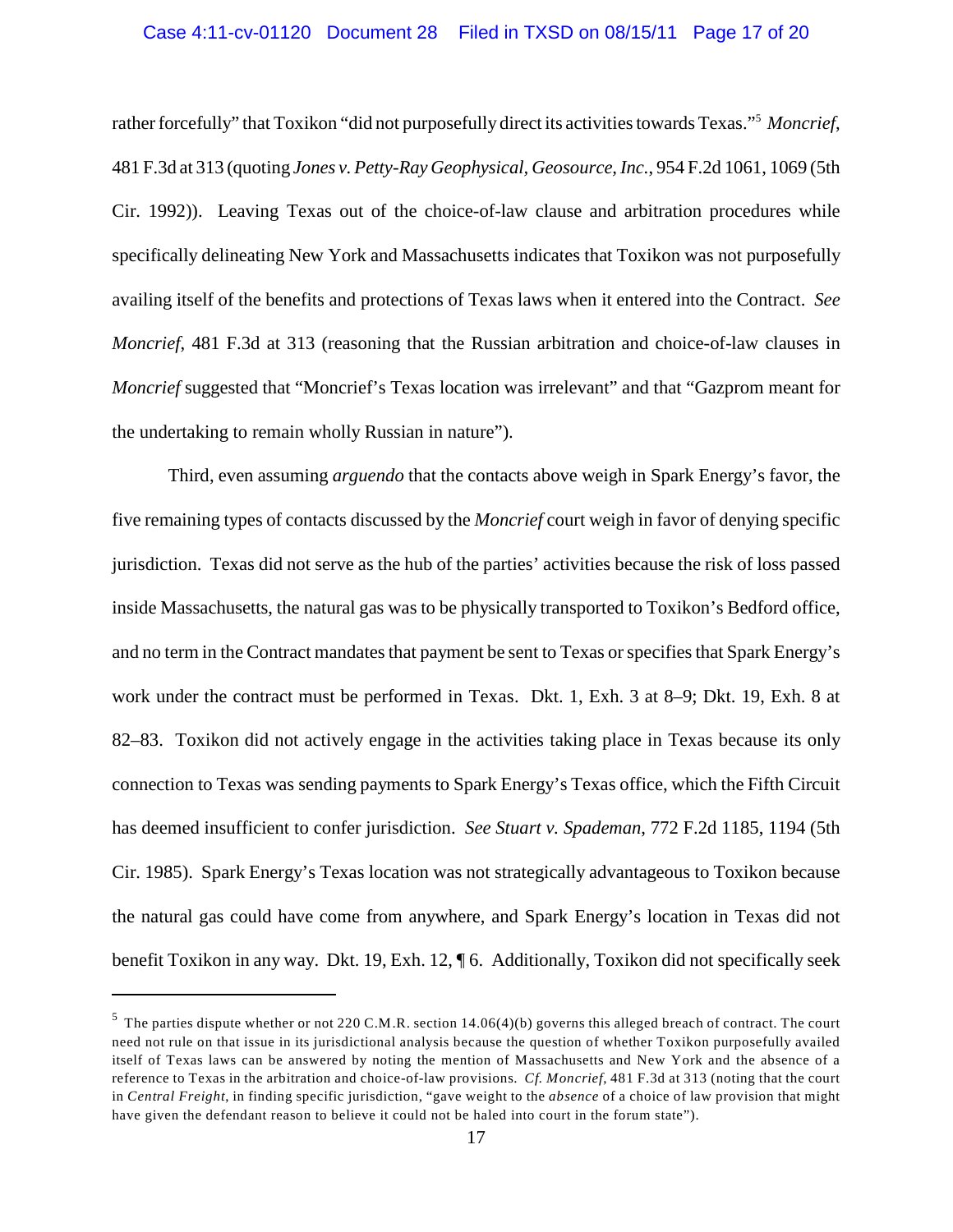### Case 4:11-cv-01120 Document 28 Filed in TXSD on 08/15/11 Page 18 of 20

out a Texas gas supplier, but instead used Patriot Energy to research natural gas prices and terms of service. Dkt. 19, Exh. 13 at 3. Texas did not serve as the basis for the Contract because Spark Energy's Texas location was irrelevant to the basis of the parties' bargain. Dkt. 19, Exh. 12, ¶ 6. The Contract contained no requirement specifying Spark Energy's performance as being necessary in Texas. Dkt. 19, Exh. 9; Dkt. 19, Exh. 8 at 82–83. Toxikon's contacts with Texas, therefore, fall short of the *Transpo* and *Central Freight* defendants' extensive Texas contacts.

Spark Energy also attempts to support its specific jurisdiction argument by claiming that Toxikon's registration to conduct business in Texas and Texas registered agent demonstrate purposeful availment for purposes of specific jurisdiction. Dkt. 17 at 7–8. However, Spark Energy fails to cite any authority that uses Texas business registration or a Texas registered agent as a minimum contact for purposes of specific jurisdiction. These contacts do not arise from and are not directly related to Spark Energy's cause of action. Accordingly, the court need not factor those alleged contacts into its specific jurisdiction analysis.

In sum, the court may not exercise specific jurisdiction over Toxikon because Toxikon's contacts with Texas are insufficient to support specific jurisdiction. It is unnecessary, therefore, to consider whether the exercise of such jurisdiction would violate traditional notions of fair play and substantial justice. *See Wilson*, 20 F.3d at 650 n.7. Because Spark Energy failed to show that Toxikon directed its activities toward Texas or purposefully availed itself of the privileges of conducting activities in Texas, the court may not exercise specific jurisdiction over Toxikon.

## **IV. MOTION TO TRANSFER VENUE**

Toxikon moves to dismiss and, in the alternative, Toxikon requests that the court transfer the case to the Boston Division of the District Court of Massachusetts. Dkt. 12 at 18–25. "The district court of a district in which is filed a case laying venue in the wrong division or district shall dismiss,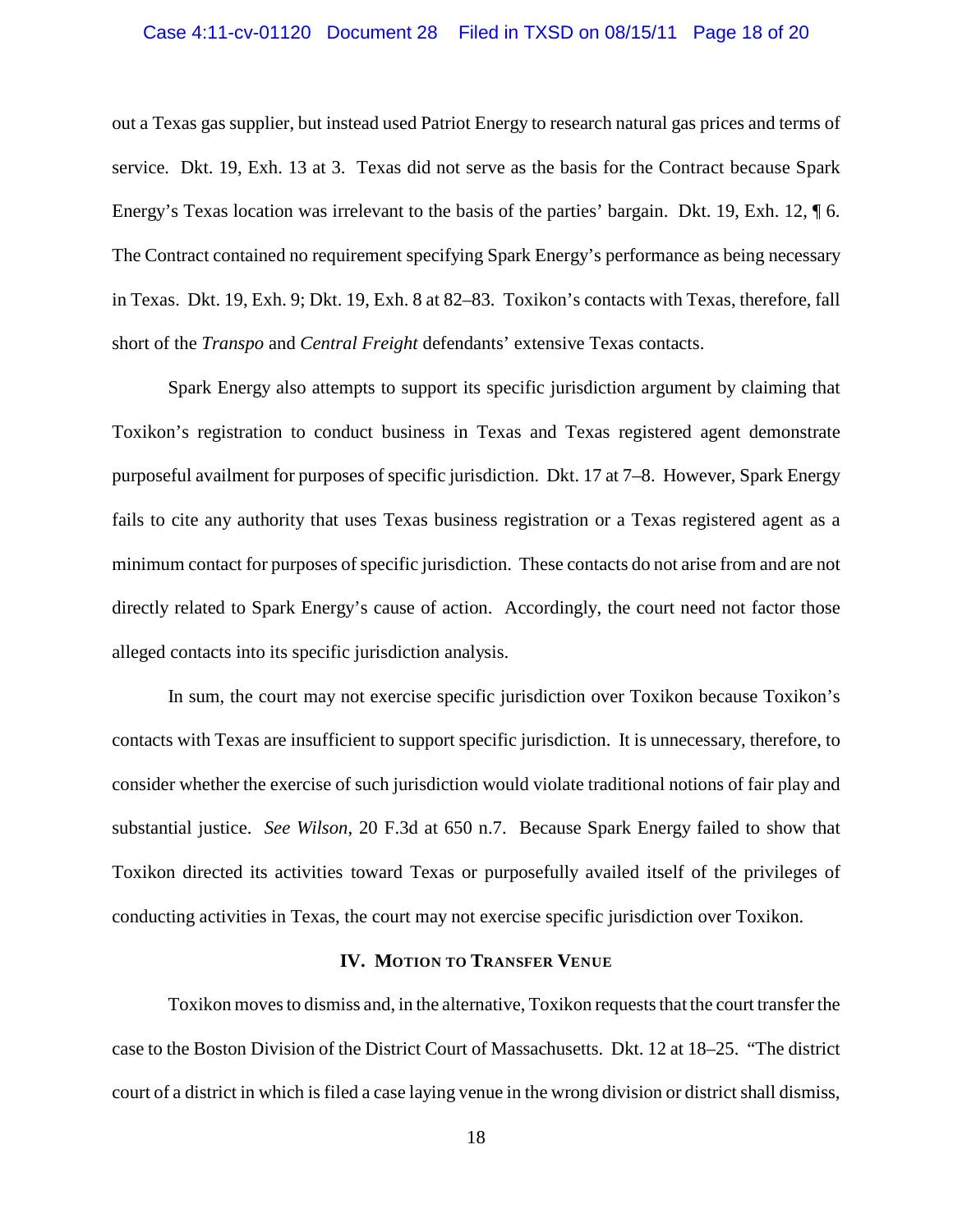### Case 4:11-cv-01120 Document 28 Filed in TXSD on 08/15/11 Page 19 of 20

or if it be in the interest of justice, transfer such case to any district or division in which it could have been brought." 28 U.S.C. § 1406(a). Even a court that lacks personal jurisdiction over the defendant may transfer the case to another judicial district under 28 U.S.C. § 1406(a). *Goldlawr, Inc. v. Heiman*, 369 U.S. 463, 466–67, 82 S. Ct. 913 (1962); *see also Ellis v. Great Southwestern Corp.*, 646 F.2d 1099, 1107 (5th Cir. 1981). Section 1406(a) applies equally to cases originally filed in federal court and cases originally filed in state court and later removed to federal court. *Bentz v. Recile*, 778 F.2d 1026, 1028 (5th Cir. 1985).

Here, the court finds that it is in the interest of justice to transfer this case rather than dismiss it. In a diversity case, venue is proper in a judicial district where any defendant resides, if all defendants reside in the same state. 28 U.S.C.  $\S$  1391(a)(1). "For purposes of venue under this chapter, a defendant that is a corporation shall be deemed to reside in any judicial district in which it is subject to personal jurisdiction at the time the action is commenced." 28 U.S.C. § 1391(c). Toxikon, which is the only defendant in this case, maintains its principle place of business in Bedford, Massachusetts (Dkt 12, Exh. 3 at 1), and therefore is subject to personal jurisdiction there. *See Goodyear Dunlop Tires Operations, S.A. v. Brown*, \_\_ U.S. \_\_, 131 S. Ct. 2846, 2854–55 (2011) (citation omitted) (identifying a defendant's principal place of business as a "paradigm" basis for the exercise of general jurisdiction). Accordingly, Toxikon resides in the District of Massachusetts, and this suit may have originally been brought in the District Court of Massachusetts.

The case should be transferred to another district where both venue is proper and personal jurisdiction can be had over Toxikon. *See Bentz*, 778 F.2d at 1028. Venue is proper and personal jurisdiction can be had over Toxikon in the Boston Division of the District Court of Massachusetts